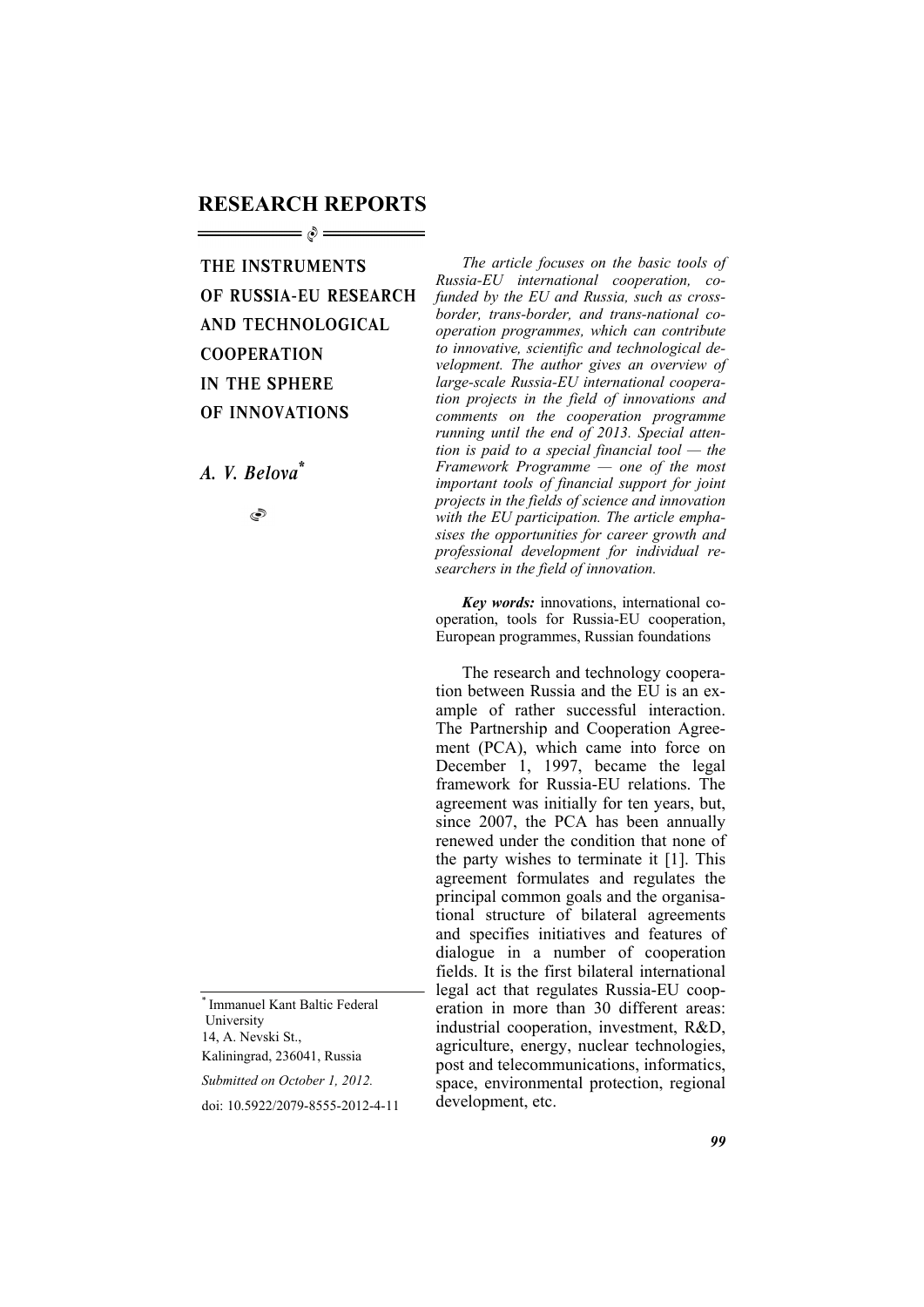The foundation of Russia-EU research and technology cooperation is the Agreement on Cooperation in Science and Technology between the European Community and the Government of the Russian Federation signed in

2000 and twice renewed for a period of five years [1].

For over more than 10 years, Russia-EU international cooperation has been carried out with the help of instruments for financing different transboundary joint projects in the field of R&D.

Tables 1 and 2 present EU instruments (programmes) designed to finance joint transboundary and cross-border in different fields [10].

It is worth noting that each programme pays significant attention to the development of innovations. For example, the Baltic Sea Region transboundary cooperation programme (2007—2013) is meant to support projects aimed at the development of key innovations in the field of natural and engineering sciences, as well as "non-technological" innovations, business services, design, and other market-oriented knowledge and services. The initiatives relating to this priority strive to develop the sources of innovations and business, stimulate transnational knowledge and technology transfer, as well as prepare social groups and citizens to embrace and apply new knowledge and technologies [12]. This priority, especially, in the framework of cooperation with Russia and Belarus, supports projects aimed at a wider context of socioeconomic development at a regional level [3].

Let us focus on such instrument for supporting Russia-EU international relations in the field of innovations and research and technological development as framework programmes (FP). The EU framework programmes were launched in 1984. They are aimed to develop interdisciplinary research and support joint research initiatives in Europe and other countries. Russia has participated in framework programmes since 1994. So, the fifth framework programme financed projects developed by 20 research institutions and organisation from CIS, including Russia. Within the sixth framework programme (2002—2006), Russian scholars participated in 310 international consortia on research projects. The total project financing within this programme amounted to 2 bln Euro, including the 16 mln Euro of Russian contribution from the funds of the Federal Targeted Programme for Research and Development in the Priority Fields of Russian S&T Sector for 2002—2006 [1]. Within the projects of the sixth framework programme, 8600 connection were established with 130 countries. The seventh framework programme made it possible to expand cooperation and increase the number of partner countries to 185 [1].

Today, framework programmes are the main EU instrument for supporting research and development in almost all fields of science. International research cooperation is carried out through not only framework programmes, but also a number of bilateral agreements between Russia and EU states; however, the seventh FP is the main and most global instrument of financing research programmes in Europe in 2007—2013, which covers the whole territory of Europe, as well as Russia, China, Japan, and other countries.

Ò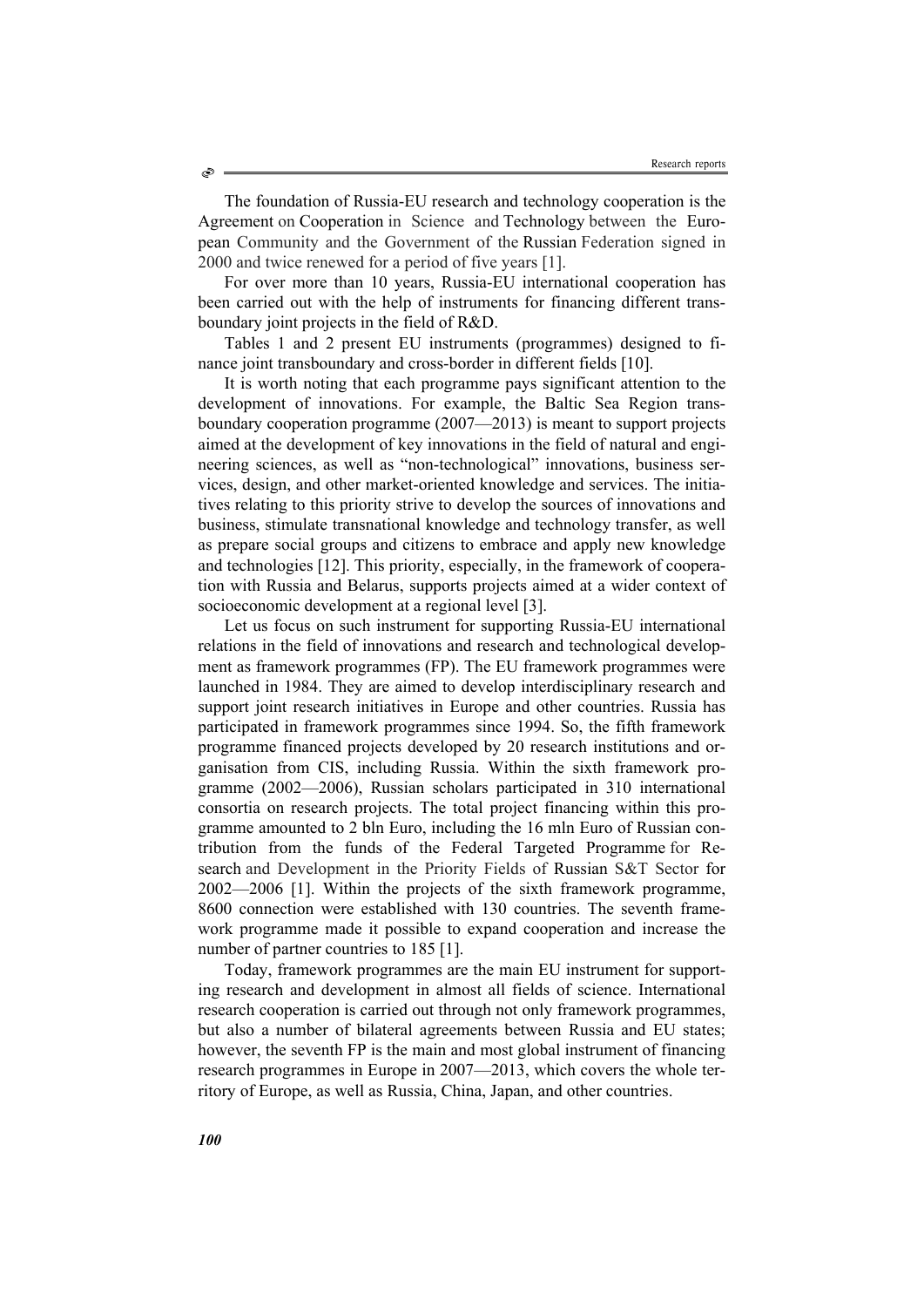| ÷ |
|---|
|   |
|   |

| ı                                                                                                                                                                                                                                   |
|-------------------------------------------------------------------------------------------------------------------------------------------------------------------------------------------------------------------------------------|
| ţ<br>l                                                                                                                                                                                                                              |
| $\frac{1}{2}$                                                                                                                                                                                                                       |
| İ                                                                                                                                                                                                                                   |
|                                                                                                                                                                                                                                     |
|                                                                                                                                                                                                                                     |
|                                                                                                                                                                                                                                     |
| í                                                                                                                                                                                                                                   |
| D                                                                                                                                                                                                                                   |
|                                                                                                                                                                                                                                     |
| ı                                                                                                                                                                                                                                   |
|                                                                                                                                                                                                                                     |
|                                                                                                                                                                                                                                     |
| ï                                                                                                                                                                                                                                   |
| o con out of the second control of the control of the control of the control of the control of the control of the control of the control of the control of the control of the control of the control of the control of the con<br>í |
|                                                                                                                                                                                                                                     |
|                                                                                                                                                                                                                                     |
| $\sim$ $\sim$ $\sim$ $\sim$                                                                                                                                                                                                         |
|                                                                                                                                                                                                                                     |
|                                                                                                                                                                                                                                     |
|                                                                                                                                                                                                                                     |
| Ì                                                                                                                                                                                                                                   |
| i                                                                                                                                                                                                                                   |
|                                                                                                                                                                                                                                     |
|                                                                                                                                                                                                                                     |
|                                                                                                                                                                                                                                     |
|                                                                                                                                                                                                                                     |
| ーーー<br>í                                                                                                                                                                                                                            |
|                                                                                                                                                                                                                                     |
|                                                                                                                                                                                                                                     |

| Programme                | Priorities                                                                                                                                                                                                                                                                | Participant countries                    |
|--------------------------|---------------------------------------------------------------------------------------------------------------------------------------------------------------------------------------------------------------------------------------------------------------------------|------------------------------------------|
|                          | NTERREG III B Neighbour- <i>Priority 1</i> . The development of spatial development concepts Belarus (Baltic Sea basin), Denmark, Es-<br>hood Programme (2000—2006) and planning initiatives for specific territories and sectors tonia, Finland, Germany (Baltic Sea ba- |                                          |
| (concluded)              | Priority 2. The establishment of territorial structures supporting sin), Latvia, Lithuania, Norway, Poland,                                                                                                                                                               |                                          |
|                          | the sustainable development of the Baltic Sea region (BSR)                                                                                                                                                                                                                | Russia (Baltic Sea basin), Sweden        |
|                          | Priority 3. Transnational and bilateral cooperation aimed to sup-                                                                                                                                                                                                         |                                          |
|                          | port institutional and regional development in the Baltic region                                                                                                                                                                                                          |                                          |
|                          | countries                                                                                                                                                                                                                                                                 |                                          |
|                          | Priority 4 (North).                                                                                                                                                                                                                                                       |                                          |
|                          | Cross-border cooperation.                                                                                                                                                                                                                                                 |                                          |
|                          | Estonia — Latvia — Russia priority                                                                                                                                                                                                                                        |                                          |
| <b>Baltic Sea region</b> | Priority 1. Creation of condition for the development and dis- All EU countries:                                                                                                                                                                                          |                                          |
| $2007 - 2013)$ (active)  | semination of innovations in the BSR                                                                                                                                                                                                                                      | Denmark, Estonia, Finland, Latvia,       |
|                          | Priority 2. Increasing internal and external accessibility of the Lithuania, Poland and Sweden, as well                                                                                                                                                                   |                                          |
|                          | $_{\rm BSR}$                                                                                                                                                                                                                                                              | as the northern states of Germany. Other |
|                          | <i>Priority</i> 3. Solutions to the environmental problems of the Baltic leteritories: Norway, Russia (northwest-                                                                                                                                                         |                                          |
|                          | Sea in a wider context of sustainable marine resource manage-lern regions), and Belarus                                                                                                                                                                                   |                                          |
|                          | ment                                                                                                                                                                                                                                                                      |                                          |
|                          | <i>Priority 4.</i> Support for cooperation projects between capital re-                                                                                                                                                                                                   |                                          |
|                          | gions, cities, and rural areas aimed at an increase in their attrac-                                                                                                                                                                                                      |                                          |
|                          | tiveness for residents and investors                                                                                                                                                                                                                                      |                                          |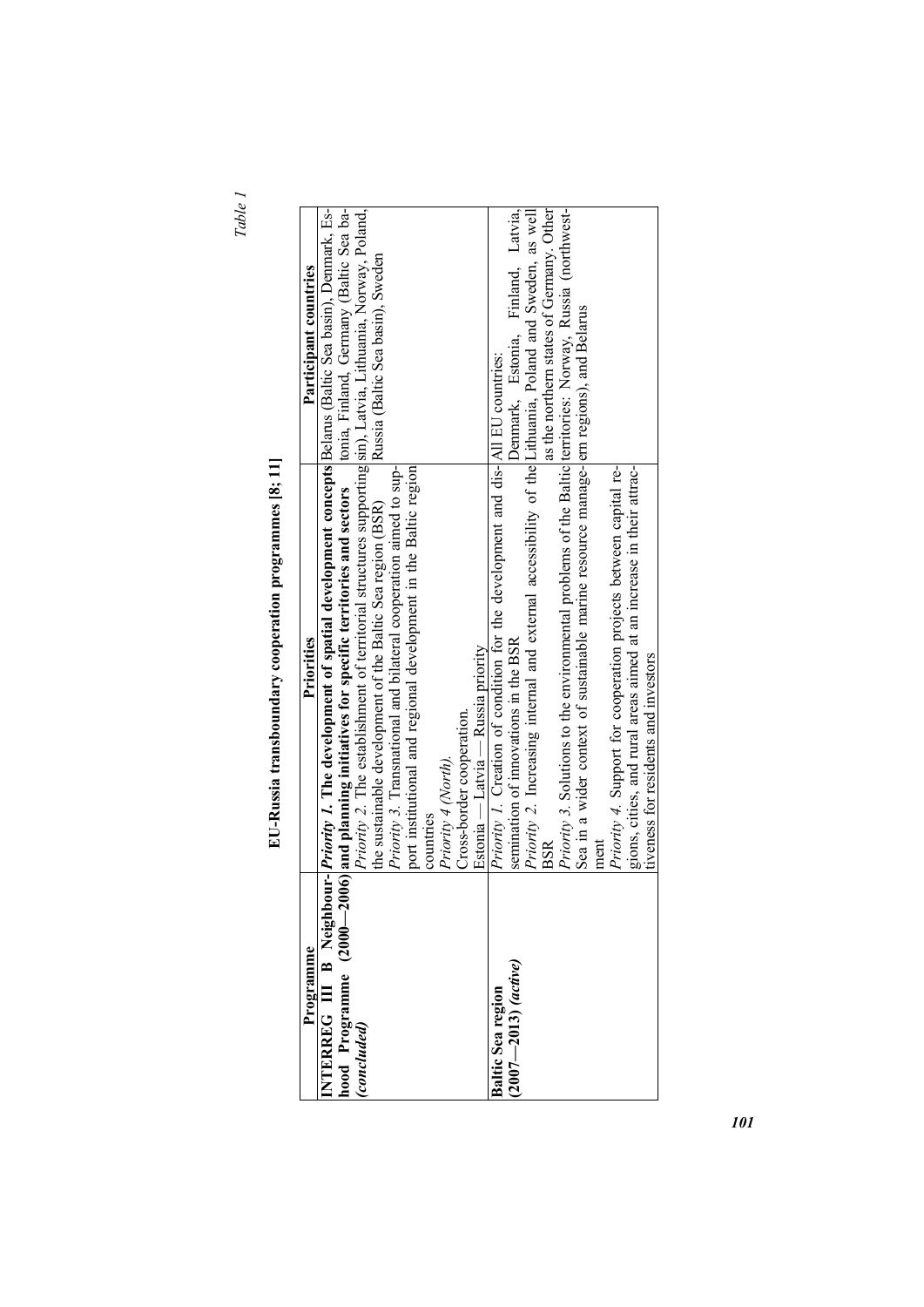*Table 2*

| i<br>l<br>D<br>$\overline{a}$<br>í |
|------------------------------------|
| I<br>í                             |
| Ï                                  |

|                                        | Interreg III A/TACIS cross-border programmes                          |                                                                                                                        |
|----------------------------------------|-----------------------------------------------------------------------|------------------------------------------------------------------------------------------------------------------------|
|                                        | Priorities                                                            | Participant countries                                                                                                  |
| ithuania — Poland — the Kalin-         |                                                                       | L Facilitation of economic and research and tech-[Klaipeda, Taurage, Alytus, and Marijampole counties of Lithuania     |
| ingrad region of the Russian Fed-      | nology cooperation                                                    | with constituent 21 municipalities. Poland is represented in the pro-                                                  |
| pro-<br>neighbourhood<br>eration       |                                                                       | 2. Improvement of cross-border infrastructure for gramme by the Shipsk and Gdansk, as well as the Gdansk-Gdynia-       |
| gramme                                 | the development of border territories                                 | Sopot sub-regions of the Pomeranian voivodeship, Elblag, Olsztyn,                                                      |
| $(2004 - 2006)$ (concluded)            |                                                                       | 3. Environmental protection, increase in energy effi- and Ełk sub-regions of the Warmian-Masurian Voivodeship, and the |
|                                        |                                                                       | eiency, promotion and use of renewable energy Białystok-Suwałki and Łomża sub-regions of the Podlaskie Voivode-        |
|                                        | sources                                                               | ship. The Kaliningrad region                                                                                           |
|                                        | 4. Development of cross-border tourism and recrea-                    |                                                                                                                        |
|                                        | tion activities, modernisation of tourist infrastruc-                 |                                                                                                                        |
|                                        | ture, maintenance of cultural objects of cross-border                 |                                                                                                                        |
|                                        | significance                                                          |                                                                                                                        |
|                                        | 5. Support for local communities                                      |                                                                                                                        |
|                                        | 6. Unique culture and regional cultural heritage                      |                                                                                                                        |
| Karelia (2000—2006) <i>(concluded)</i> | Priority 1. Commerce                                                  | The Kainuu, North Karelia, and Northern Ostrobothnia regions                                                           |
|                                        |                                                                       | Priority 2. Transfer of experience and regional co-[(Finland), as well as the Republic of Karelia (Russia)             |
|                                        | operation                                                             |                                                                                                                        |
|                                        | Priority 3. Transport communications                                  |                                                                                                                        |
| South-East Finland                     |                                                                       | Priority 1. Development of transport connections Main territory: South Karelia, Southern Savonia and Kymenlaakso       |
| (2000—2006) (concluded)                | and environment                                                       | (Finland), Saint Petersburg and the Leningrad region (Russia)                                                          |
|                                        | Priority 2. Development of commerce and favour- Additional territory: |                                                                                                                        |
|                                        | able conditions for its growth                                        | Eastern Uusimaa and Päijät-Häme (Finland); the Republic of Karelia                                                     |
|                                        | Priority 3. Transfer of experience and improvement (Russia)           |                                                                                                                        |
|                                        | of cooperation conditions                                             |                                                                                                                        |
| North Calotte/Kolarctic (2000-         | Priority 1. Business cooperation                                      | Lapland (Finland), Norrbotten (Sweden); Finnmark, Troms, and                                                           |
| 2006) (concluded)                      | Priority 2. Competence and welfare                                    | Nordland (Norway), the Murmansk and Arkhangelsk regions, Nenets                                                        |
|                                        | Priority 3. Infrastructure                                            | autonomous okrug (Russia)                                                                                              |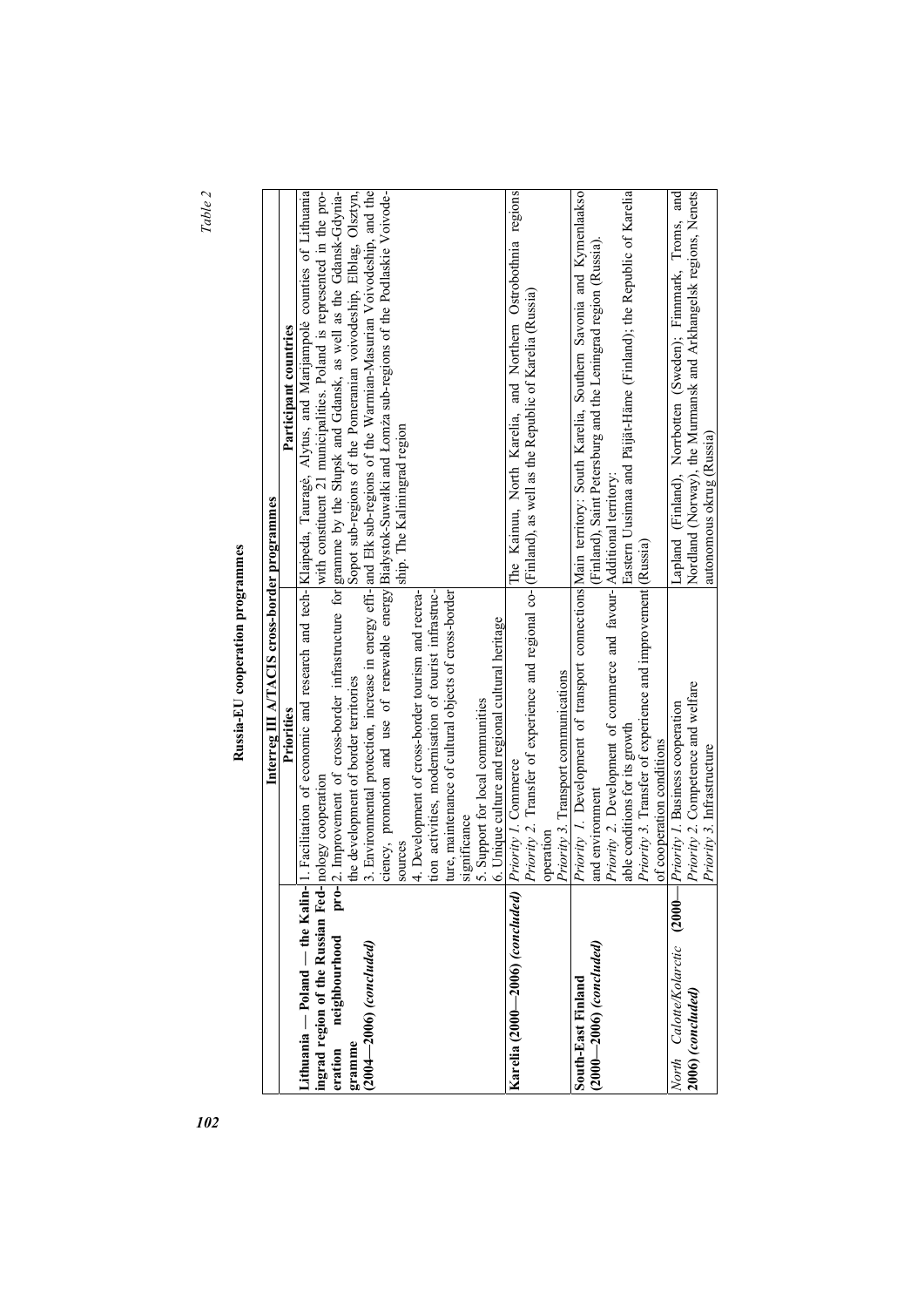| Cross-border cooperatio                                |                                                                                                | on programmes for 2007—2013 within the European Neighbourhood and Partnership Instrument (ENPI)                                                                          |
|--------------------------------------------------------|------------------------------------------------------------------------------------------------|--------------------------------------------------------------------------------------------------------------------------------------------------------------------------|
|                                                        | Priorities                                                                                     | <b>Territory</b>                                                                                                                                                         |
| ithuania — Poland — Russia<br>$(2007 - 2013)$ (active) | Priority 1. Solutions to common problems                                                       | Priority 2. Facilitation of social, economic, and spa- Marijampole and Taurage counties and — in the position of adjacent<br>In the Republic of Lithuania: the Klaipeda, |
|                                                        | tial development                                                                               | territories — the Alytus, Kaunas, Telšiai, and Šiauliai counties.                                                                                                        |
|                                                        |                                                                                                | In the Republic of Poland: the Gdansk-Gdynia-Sopot sub-region, the<br>In the Russian Federation: the Kaliningrad region                                                  |
|                                                        |                                                                                                | Gdansk, Elblag, Olsztyn, Ełk and Białystok-Suwałki sub-regions, and                                                                                                      |
|                                                        |                                                                                                | $-$ in the position of adjacent territories $-$ Slupsk, Bydgoszcz, Torun-                                                                                                |
|                                                        |                                                                                                | Włocławek, Łomża, Ciechanów-Płock, and Ostrołęka-Siedlce sub-                                                                                                            |
|                                                        |                                                                                                | (NUTSII): the Pomeranian, Podlaskie, Warmian-Masurian, Kuyavian-<br>regions. These subregions (NUTSIII) belong to five Polish regions                                    |
|                                                        |                                                                                                | Pomeranian, and Masovian voivodeships                                                                                                                                    |
| Kolarctic (2007—2013)                                  | 1. Economic and social development                                                             | Lapland (Finland), Norrbotten (Sweden); Finnmark, Troms, and                                                                                                             |
| (active)                                               | 2. Solutions to common problems                                                                | Nordland (Norway), the Murmansk and Arkhangelsk regions, Nenets                                                                                                          |
|                                                        | 3. Cooperation between people and development of autonomous okrug (Russia).                    |                                                                                                                                                                          |
|                                                        | national identity                                                                              | Adjacent regions: Northern Ostrobothnia (Finland), Västerbotten                                                                                                          |
|                                                        |                                                                                                | (Sweden), and the Republic of Karelia and the Leningrad region and                                                                                                       |
|                                                        |                                                                                                | Saint Petersburg (Russia)                                                                                                                                                |
| Karelia (2007-2013)                                    | Priority 1. Economic development                                                               | Regional unions: Kainuu, North Karelia, and Oulu (Finland), the Re-                                                                                                      |
| (active)                                               | Priority 2. Standards of living                                                                | public of Karelia (Russia). Adjacent territories: Lapland and Northern                                                                                                   |
|                                                        | Priority 3. Horizontal priority                                                                | Savonia (Finland), Saint Petersburg, the Leningrad, Murmansk, and                                                                                                        |
|                                                        |                                                                                                | Arkhangelsk regions (Russia)                                                                                                                                             |
| Russia»<br>South-East Finland                          | Priority 1. Economic development                                                               | South Karelia, Southern Savonia, and Kymenlaakso (Finland), Saint                                                                                                        |
| $(2007 - 2013)$ (active)                               | Priority 2. Common challenges: problems of cross Petersburg and the Leningrad region (Russia). |                                                                                                                                                                          |
|                                                        | border territories, environmental protection                                                   | Territories participating in the programme as adjacent regions: Uusi-                                                                                                    |
|                                                        | Priority 3. Social development and civil society                                               | maa. Päijät-Häme, Northern Savonia, and the Republic of Karelia                                                                                                          |
| Estonia — Latvia — Russia                              | Priority 1. Socioeconomic development                                                          | Latgale, Vidzeme; adjacent territories: the city of Riga and Pieriga                                                                                                     |
| for $2007 - 2013$ (active)                             | Priority 2. Common problems                                                                    | (Latvia)                                                                                                                                                                 |
|                                                        | Priority 3. Promotion of cooperation between people                                            | Kirde-Eesti, Lõuna-Eesti, Kesk-Eesti; adjacent territory: Põhja-Eesti                                                                                                    |
|                                                        |                                                                                                | (Estonia)                                                                                                                                                                |
|                                                        |                                                                                                | The Leningrad region, the Pskov region, Saint Petersburg (Russia)                                                                                                        |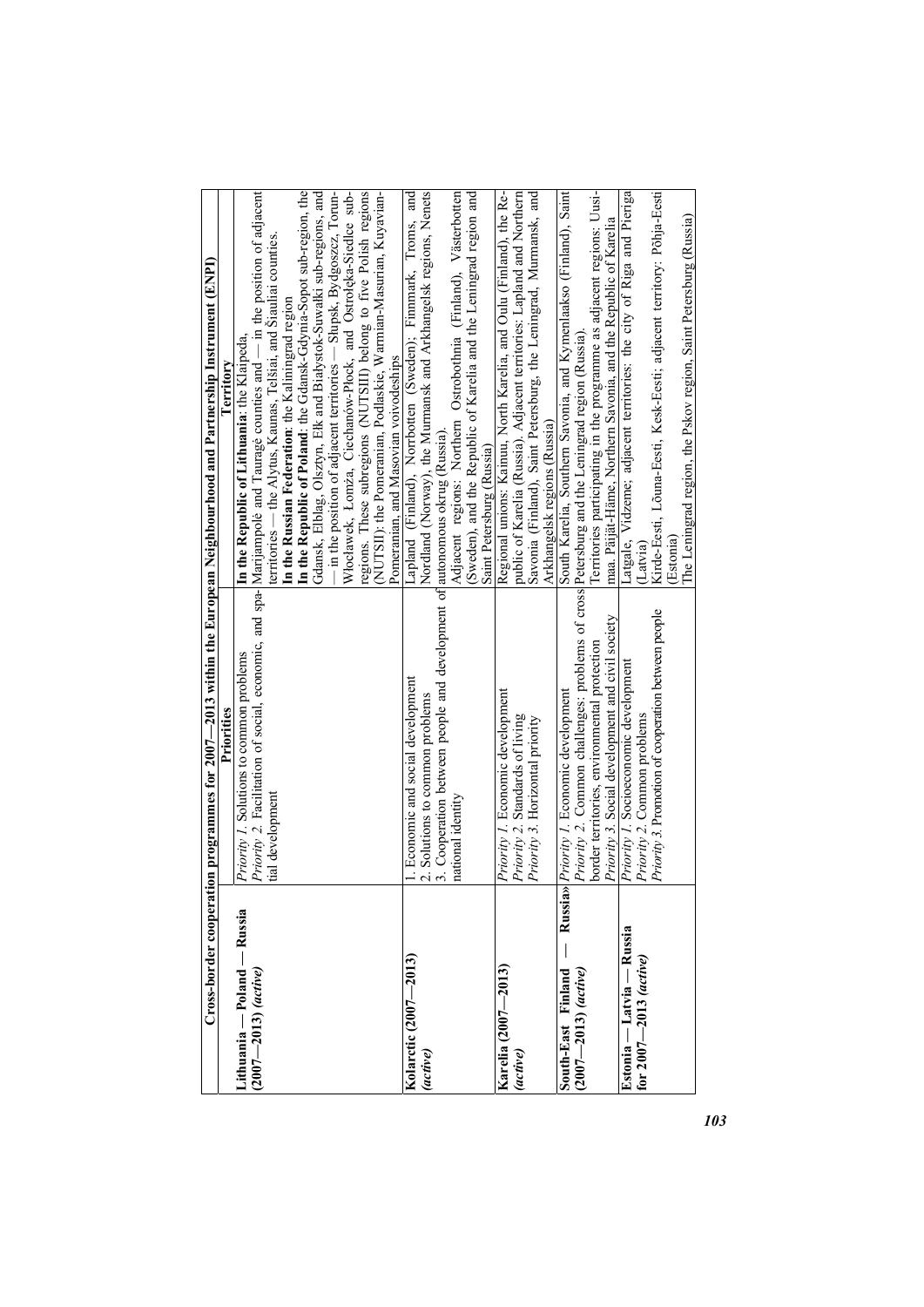The seventh framework programme consists of four sub-programmes relating to the principal research areas (table 3).

Within the seventh framework programme, as well as other framework programmes, Russia is the "third country", but also a partner in international cooperation within joint studies with EU member states. As of the end of 2011, Russian organisations took part in 302 grant agreements of the  $7<sup>th</sup>$  FP and received funding of 59 mln Euro. It is worth noting that Russia ranks first in terms of the number of participants and the amount of funding among the "third countries" [9].

Alongside the  $7<sup>th</sup>$  FP, Russia adopted the Federal Targeted Programme (FTP) for Research and Development in Priority Fields of Russian S&T Sector for 2007—2012; in April 2011, it was extended to the end of 2013. It covers five priority areas: living systems, nanotechnologies and new materials, information and communication technologies, nature conservation, energy efficiency. This FTP allows all interested organisations, first of all, research — including international — ones, to take part in research and development projects funded through the budget of the Russian Federation [1].

The new international cooperation mechanism, which brought together the financial resources of the  $7<sup>th</sup>$  FP and Russian FTP, was launched in 2007. It consists in holding so called "coordinated calls" for research proposals in the framework of joint financing from EU and Russian foundations. Coordinated calls are parallel calls for research projects announced by the EU and Russia with a common research subject; a necessary condition is that both research teams establish contacts and submit individual but mutually complementary applications to corresponding financing bodies in the EU and Russia. In 2007— 2011, a total of eight coordinated calls were held in the following fields [1]:

2007—2008 — two coordinated calls for research on energy, foodstuffs, agriculture, and biotechnology;

2008—2009 — three coordinated calls for research in the field of healthcare, nanotechnologies, and new materials, energy and nuclear fusion;

2009—2010 — one coordinated call for research in the field of aeronautics;

2010—2011 — two coordinated calls for research in the field of information and communications systems and new materials.

Thus, the organisation of coordinated calls is a proof of that Russia-EU research and technology cooperation is moving in the direction of equal partnership based on joint distribution of costs and trust.

Moreover, European scholars are given an opportunity to take part in Russian research and technology programmes. The key mechanisms of accessing Russian programmes for financing research and technological projects are as follows:

- Russian federal targeted programmes;
- Bilateral and multilateral programmes;
- New Russian initiatives.

Ò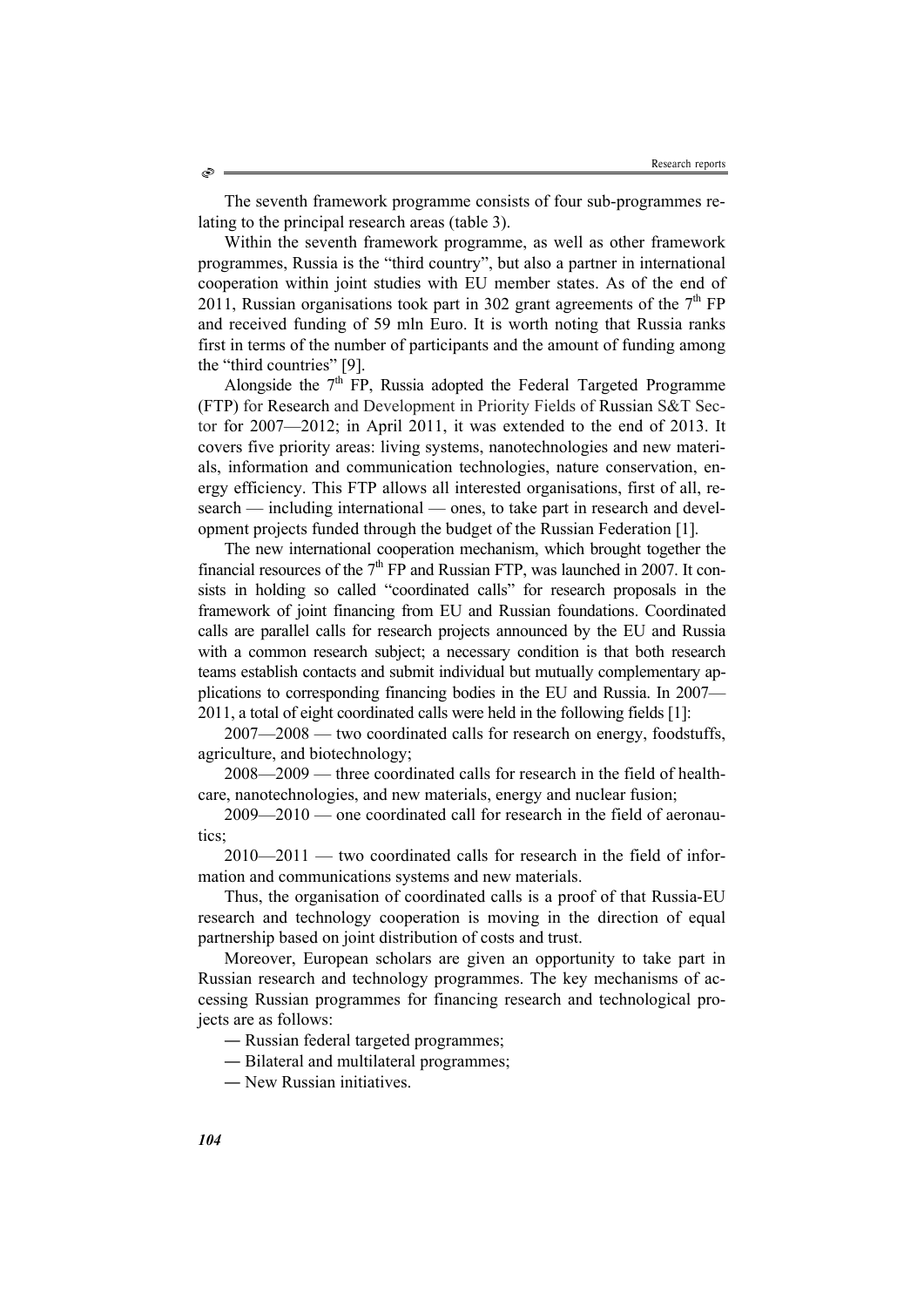*Table 3* 

| $\frac{1}{2}$<br>I   |
|----------------------|
| í<br>ı               |
| $\mathbf{S}$         |
|                      |
|                      |
| l                    |
| $\frac{1}{2}$        |
|                      |
| )<br> <br> <br>      |
|                      |
|                      |
|                      |
|                      |
| ֚֚֬                  |
|                      |
| $\ddot{\phantom{a}}$ |
|                      |
|                      |
|                      |
|                      |
|                      |
|                      |
|                      |
| $\ddot{\phantom{a}}$ |
|                      |
|                      |
|                      |
|                      |
|                      |
|                      |
| i<br>İ               |
|                      |
|                      |
| ;                    |
|                      |
|                      |
| Ē                    |
|                      |

| Sub-programme | Content                                                                                                                                                                                                                                                                                                                                                                                                                                                                                                 | bln Euro<br>Funding. |
|---------------|---------------------------------------------------------------------------------------------------------------------------------------------------------------------------------------------------------------------------------------------------------------------------------------------------------------------------------------------------------------------------------------------------------------------------------------------------------------------------------------------------------|----------------------|
| Cooperation   | network partnerships to the coordination of national research programmes. The priority themes of<br>nication technologies, nanosciences and nanotechnologies, materials and new production tech-<br>The sub-programme supports all types of research activities — from joint research projects and<br>the sub-programme are healthcare, food, agriculture, and biotechnologies, information & commu-<br>nologies, energy, environment, transport, socioeconomic sciences and the humanities, space, and |                      |
|               | security.                                                                                                                                                                                                                                                                                                                                                                                                                                                                                               | 32.4                 |
| deas          | prove the attractiveness of Europe for the best researchers from both European and third coun-<br>Its objective is to reinforce excellence, dynamism and creativity in European research and im-<br>tries, as well as for industrial research investment.                                                                                                                                                                                                                                               | 7.5                  |
| People        | This sub-programme is aimed to facilitate the career development of researchers.                                                                                                                                                                                                                                                                                                                                                                                                                        | 4.7                  |
| Capacities    | search infrastructures, research for the benefit of SMEs, regions of knowledge and support for re-<br>The sub-programme aims to enhance research and innovation capacities throughout Europe and<br>gional research-driven clusters, research potential of Convergence Regions, science in society,<br>ensure their optimal use. The Capacities Programme operates in the following broad areas: re-<br>support to the coherent development of research policies, international cooperation.            | $\frac{1}{4}$        |
| Euratom       | It is aimed at research in the field of energy, predominantly nuclear. There are two associated spe-<br>cific programmes, one covering indirect actions in the fields of fusion energy research and nuclear<br>fission and radiation protection, the other covering direct actions in the nuclear field undertaken<br>by the Commission's Joint Research Centre.                                                                                                                                        | 5.25                 |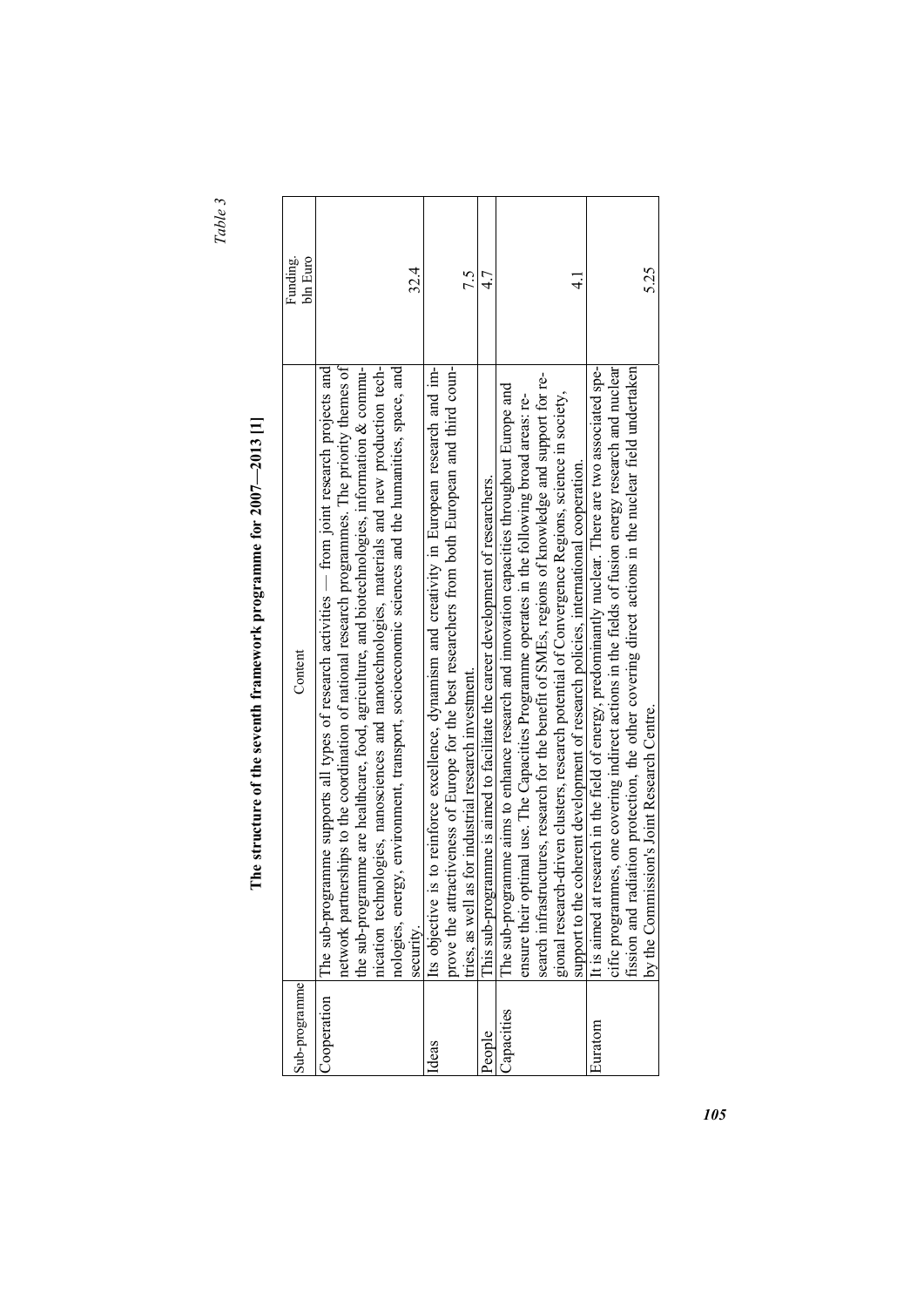Federal target programmes — as any other national programmes — are designed for Russian applicants; however, foreign organisations can also take part in the programme's calls. Moreover, EU researches and research organisations can participate in projects funded through the FTP as subcontractors of Russian grantee organisations. In the framework of a number of FTPs, commissioning organisations sometimes hold so called special calls aimed at the development of international cooperation in the field of science and technology. These calls encourage international participation. Sometimes FTPs use international marketing experience and invite international experts to participate in the evaluation process.

Bilateral agreements are the simplest form of Russia-EU cooperation, since the funding of the international partner is carried out, as a rule, through the budget of their home country. The access to such funding becomes simpler and reporting requirements more transparent.

As to new Russian initiatives, one can recall the programme entitled "Measures to Attract Leading Scientists to Russian higher Educational Institutions" or the so called Skolkovo project. These programmes aim to attract international experts.

Russian research programmes and foundations (federal targeted programmes, Russian Foundation for Basic Research, Russian Foundation for the Humanities, etc) created mechanisms that facilitate attracting EU partners to the activities of foundations and implementation of programmes.

Alongside the mentioned instrument of Russia-EU international cooperation in the field of research and technology cooperation and innovations, there are other forms of cooperation. Russia takes an active part in such large-scale international projects as CERN, ITER, the International Space Station, GLORIAD, etc., which go beyond EU framework programmes [1].

CERN stands for the European Organization for Nuclear Research, with whom Russia signed an agreement in 1993. The Large Hadron Collider project is the major achievement of the laboratory.

The international thermonuclear experimental reactor (ITER) project is a large-scale scientific experiment designed to demonstrate the possibility of using thermonuclear synthesis as an energy source. The project was launched in 1986. Project's base — Cadarache facility — is being erected in the south of France [1].

Moreover, Russia is involved in the development of a number of largescale European research facilities. For instance, Russia co-funds the construction of the European x-ray free electron laser (European XFEL). In June 2011, a memorandum of understanding was signed by the European Synchrotron Radiation Facility and the Kurchatov Institute national research centre in Moscow; thus Russia is granted an opportunity to become a full member of this European organisation [1].

Let us draw conclusions from the above:

1) Russia-EU cooperation in the field of innovations is carried out in the framework of several co-funding programmes.

2) The existing transboundary cooperation programmes (for example, the Baltic Sea region programme for 2007—2013) cannot ensure full Russian participation in the projects implemented in the framework of such programme, since there are no financial mechanisms designed for Russia. How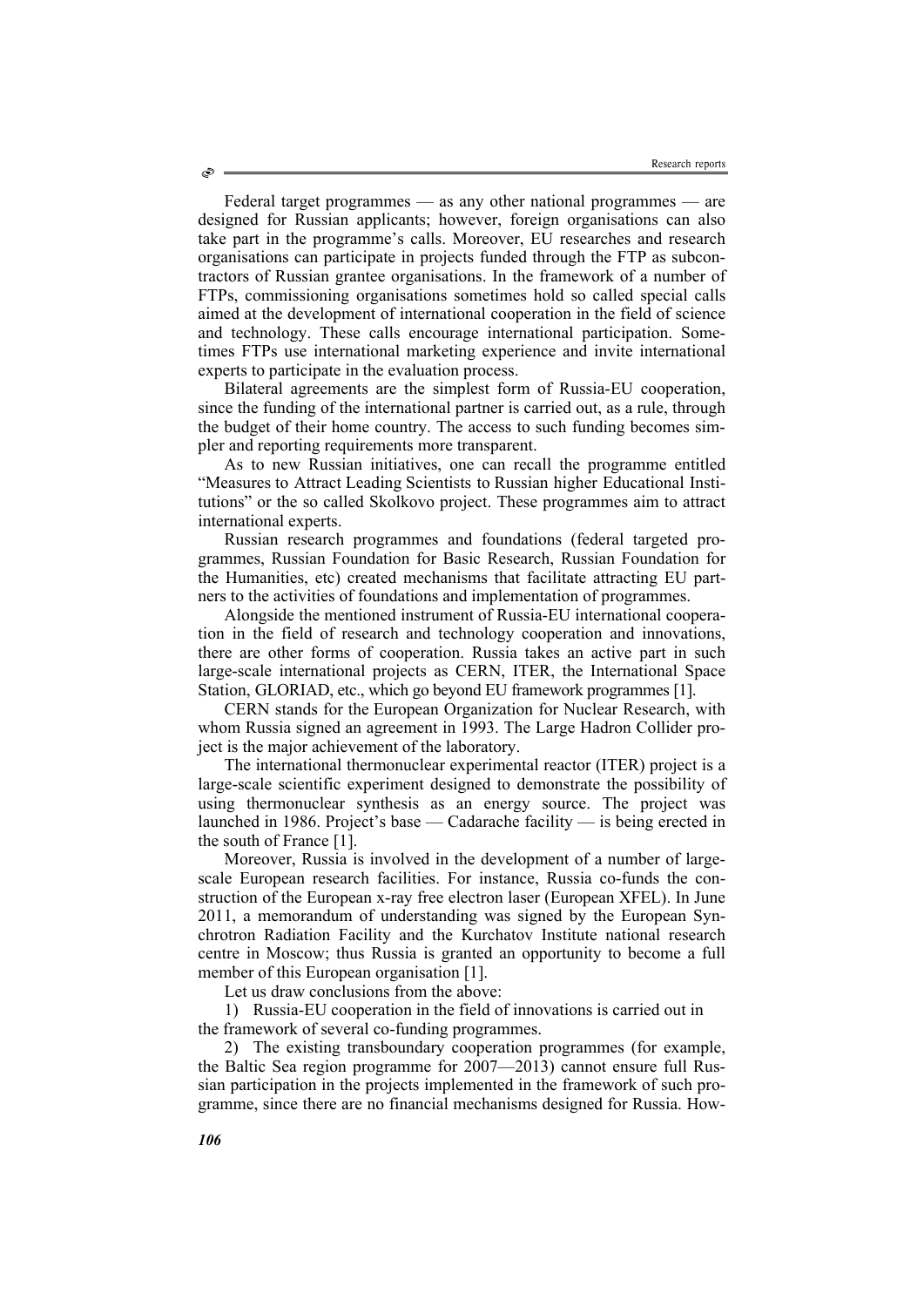ever, these programmes make a considerable contribution to the development of Russia-EU international cooperation in the field of research and technology development.

3) Despite that the Russia-EU cross-border cooperation programme covers only those territories of Russia that belong to the Baltic, Barents, and North Sea regions, the financial opportunities of cross-border innovation projects are quite significant.

4) The most efficient programme of Russia-EU cooperation in the field of innovative development is the Seventh framework programme, which brings together various sub-programmes and priorities aimed at research and technology development in different fields. Recently, the Seventh framework programme has cooperated with Russian national foundations, for example, federal targeted programmes for innovative development, which facilitates the development of Russia-EU cooperation; however, there are certain obstacles, mainly, different financing periods of joint projects and, as a result, problems with reporting.

Despite the fact that Russia-EU cooperation has developed over a limited period, Russia occupies a paramount position among other partners of the EU in this sphere. There are a large number of joint international projects in the field of development of research and innovations implemented by Russian and EU organisations. Such cooperation is supported by a number of financial instruments facilitating international R&D activities in the field of innovations, science, and technology. Recently, a lot has been done to develop new, more efficient Russia-EU cooperation in the field of research and innovations based on equal distribution of responsibilities through introducing co-financing mechanisms and joint coordination of programmes. An important factor of Russia-EU cooperation is the fact that all innovative growth points emerging in our countries and concentrated, as a rule, at national research universities, federal universities, national educational and research centres, as well as small and medium innovative enterprises, place great emphasis on international cooperation.

## *References*

1. *Spravochnik po voprosam nauchno-tehnologicheskogo sotrudnichestva Evropejskogo sojuza, stran-chlenov ES i Rossijskoj Federacii* [Handbook on scientific and technological cooperation between the European Union, the EU Member States and the Russian Federation], 2012, Moscow.

2. *The Baltic Sea Region INTERREG III B Neighbourhood Programme 2000—2006*, available at: http://www. bsrinterreg. net (accessed 22 September 2012).

3. *Baltic Sea Region Programme 2007—2013*, available at: http://www. eu. baltic. net (accessed 21 September 2012).

4. *Developing EXcellence — DEX*, available at: http://www. dex. leontief. net/ kolar. htm (accessed 20 September 2012).

5. *Estonia — Latvia — Russia Cross Border Cooperation Programme*, available at: http://www.estlatrus.eu/eng/programme/about the programme/objective amp\_priorities (accessed 20 September 2012).

6. *Lithuania-Poland-Russia ENPI Cross-border Cooperation Programme 2007—2013*, available at: www. lt-pl-ru. eu (accessed 20 September 2012).

7. *Kolarctic ENPI CBC website*, available at: http://www. kolarcticenpi. info/en (accessed 20 September 2012).